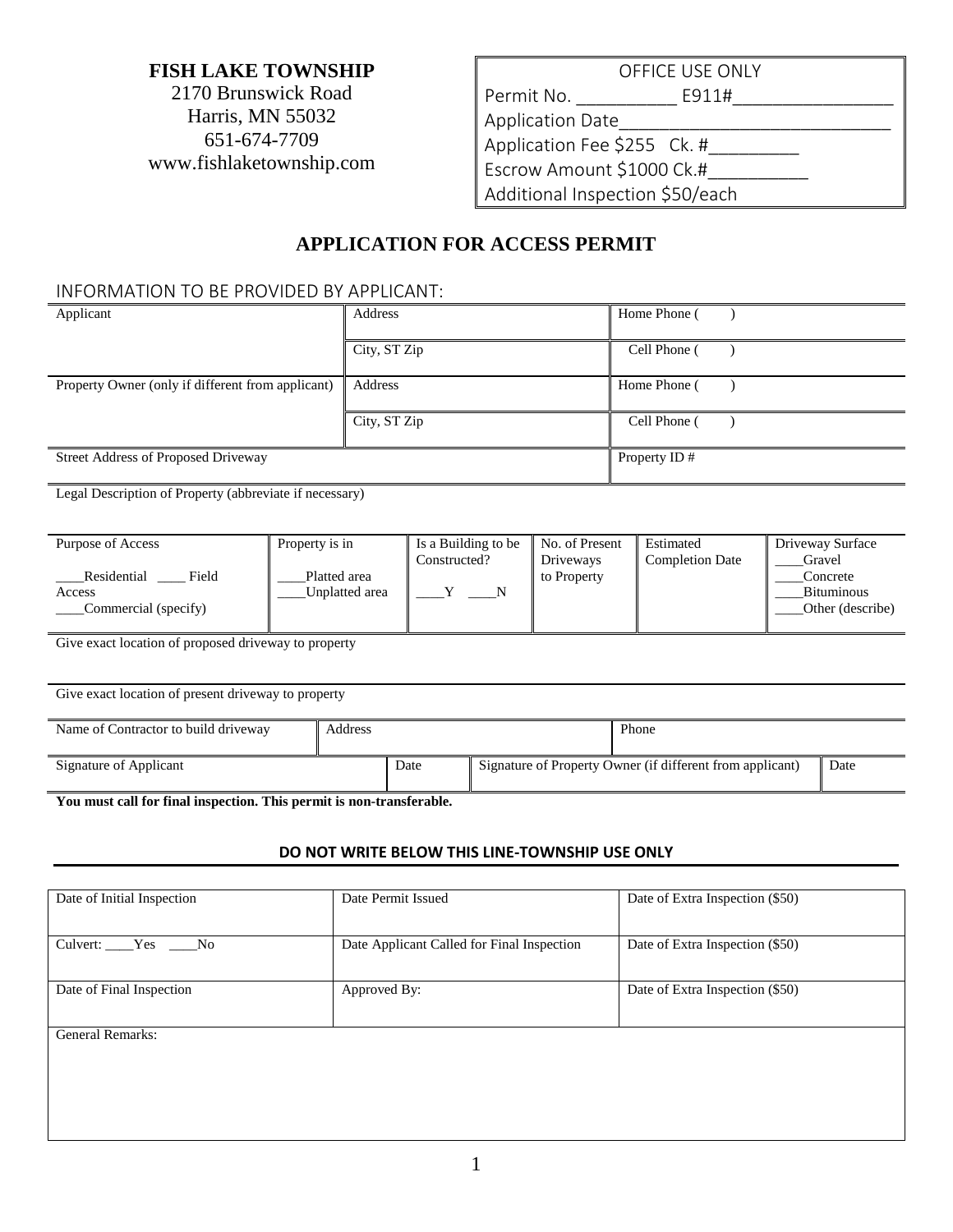## **PLEASE TAKE NOTICE**

A. If application is approved, applicant his successors and assigns, as a condition precedent to obtaining permit approval, hereby agrees to abide by all of the terms and conditions outlined in Township's Ordinance No. 4 "Ordinance Regulating Construction and Maintenance Of Driveways/Culverts Within the Township" in addition to any other permit conditions contained in the general remarks section of the permit.

1) A copy of Ordinance No. 4 may be found at [www.fishlaketownship.com](http://www.fishlaketownship.com/)

- B. Permit will expire 1 year from date of application if the driveway has not been constructed.
- C. The applicant, his successors and assigns, as a condition precedent to obtaining permit approval, hereby agrees to hold harmless, indemnify and defend Fish Lake Township, its officers and agents, from any and all liability and claims concerning the herein above described permit request, the construction of the subject driveway or entrance work, and the finished driveway or entrance.
- D. Applicant agrees to abide by all of the terms and conditions outlined in Township's "Ordinance Regulating Construction and Maintenance Of Driveways/Culverts Within the Township" in addition to any other permit conditions contained in the general remarks section of this permit application.
- E. Applicants shall attach a Site Drawing showing the requested access location and existing access location, if applicable. Measurements must be included from the centerline of the requested access location to centerline of neighboring driveways.
- F. Please note: Current regulations dictate that driveways must be 100 feet apart centerline to centerline for residents on the same side of the street, 200 feet from collector roads and 1000 feet from thoroughfares.
- G. Please submit your completed application with the site drawing including dimensions to Fish Lake Township, 2170 Brunswick Road, Harris, MN 55032. Call the town garage at **(651) 674-7709** with any questions and to be placed on the meeting agenda. The proposed access must be clearly marked on the property.